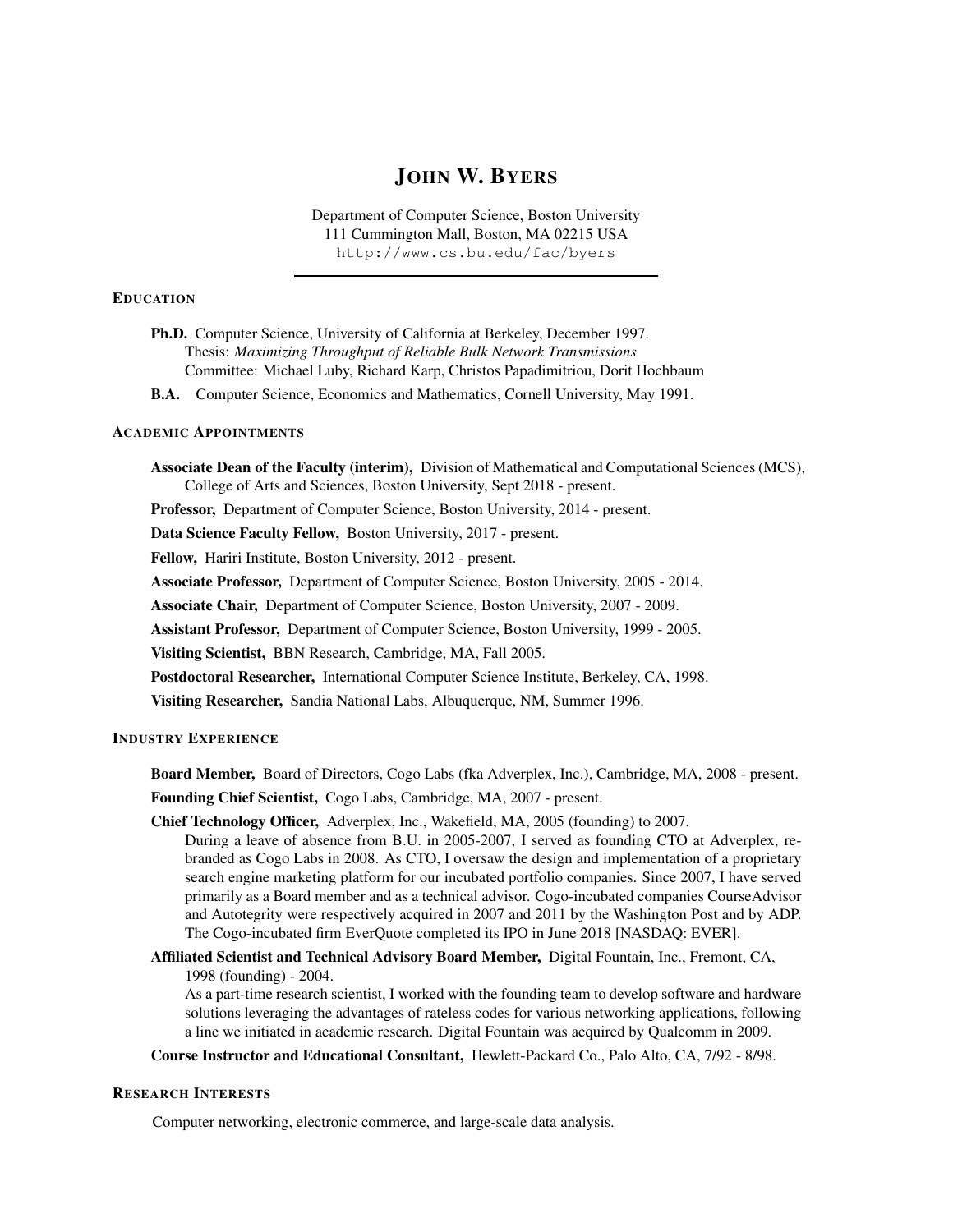#### John W. Byers 2

# HONORS AND AWARDS

- Finalist, 2018 edX Award. For the BUx Questrom Micromasters in Digital Leadership, of which my co-taught course "Business Analytics for Data-Driven Decision Making" is the fifth and final leg.
- Finalist, 2018 AMA Paul E. Green Award. Our paper [1] was recognized as one of the JMR papers published in 2017 with the most potential to contribute to the practice of marketing research.
- 2014 IEEE ICDE Influential Paper Award. Awarded to our IEEE ICDE '04 paper [34] in recognition of "a work which has been highly impactful in the area of sensor networks, and has been shown to be applicable to any setting with multiple data sources that may suffer network failures, such as distributed data centers of today."
- 2009 ACM SIGCOMM Test of Time Award. Awarded to our ACM SIGCOMM '98 paper [44] in recognition of "an outstanding paper whose contents are still a vibrant and useful contribution today".
- 2004 IEEE ICDE Best Paper Award, Also awarded to our IEEE ICDE '04 paper [34].

National Science Foundation CAREER Award, Advanced Networking Research Division, 2001.

California Regents Fellowship, GAANN Fellowship, U.C. Berkeley, 1992, 1994 - 1996.

Outstanding Graduate Student Instructor Award, CS Division of EECS, U.C. Berkeley, 1992.

Phi Beta Kappa, Cornell University, 1991.

## BROADER IMPACT

- Citations: Google Scholar lists 12,175 citations to my work, with a reported h-index of 42, i10-index of 68 (as of 2/24/18). For additional details, please search Google Scholar for "John W. Byers".
- Courses: The institutions listed below have taught graduate courses in networking, algorithms, or electronic commerce where at least one of my publications was required reading (partial list): Carnegie-Mellon, Cornell, Dartmouth, Duke, Georgia Tech, Harvard, IIT Delhi, MIT, Princeton, Stanford, U.C. Berkeley, U.C. San Diego, U.C. Santa Barbara, U. Illinois at Urbana-Champaign, U. Maryland, U. Mass at Amherst, U. North Carolina, University of Southern California, U. Texas at Austin, U. Washington, U. Wisconsin, Washington U. at St. Louis, Yale.
- Media Mentions: My recent work on Airbnb's potential for disruptive impact in the hotel industry [1,21,49] received wide coverage in the popular press, including a feature in The Economist (4/26/14), on Bloomberg TV, and in a front-page article in the New York Times (1/31/15). My earlier work on the reputation of Groupon merchants as viewed through Yelp reviewers [24, 26] was also widely covered. I was quoted in a front-page article in the New York Times, in a piece in NPR's "Morning Edition", on Bloomberg TV, and was a panelist in a 30-minute segment on WBUR.

# SELECTED PROFESSIONAL ACTIVITIES

Test of Time Award Committee Chair, ACM SIGCOMM, 2018.

Technical Program Committee Co-Chair, ACM Internet Measurement Conference 2016, Santa Monica, CA, October 2016.

General Co-Chair, ACM Internet Measurement Conference 2012, Boston, MA, November 2012.

Technical Program Committee Co-Chair, ACM SIGCOMM 2011, Toronto, Canada, August 2011.

ACM SIGCOMM Awards Chair, 2007 - 2008.

Associate Editor, IEEE/ACM Transactions on Networking, 2003-2006.

National Science Foundation Proposal Review Panelist. (Frequently from 2000-2016).

General Chair, Fourth International Workshop on Networked Group Communication (NGC), Boston, MA, October 2002.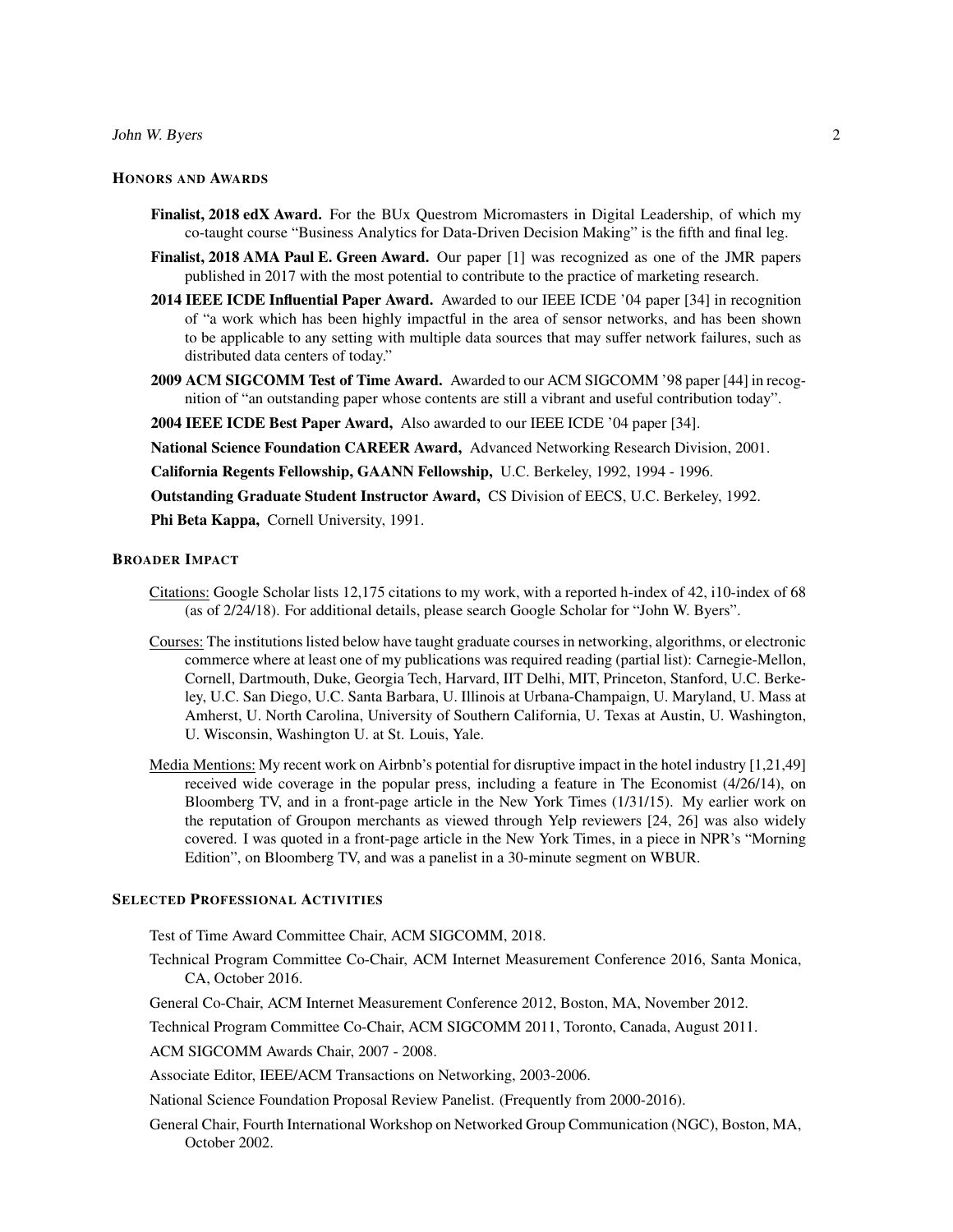- Co-organizer, DIMACS Workshop on Internet and WWW Measurement, Mapping and Modeling, DI-MACS Center @ Rutgers University, Piscataway, NJ, February 13-15, 2002.
- Co-organizer, BU/NSF Workshop on Internet Measurement, Instrumentation, and Characterization, Boston University, Boston, MA, August 30, 1999.
- Other notable journal refereeing: Journal of the ACM, IEEE/ACM Transactions on Networking, IEEE Journal on Selected Areas in Communications (JSAC), SIAM Journal on Computing, Management Science, Marketing Science, IEEE Transactions on Computers, IEEE Transactions on Multimedia, IEEE Transactions on Parallel and Distributed Systems, ACM Transactions on Internet Technology, Computer Communications, Computer Networks.

# MAJOR PROGRAM COMMITTEES

Technical Program Committee Member, ACM SIGCOMM (2003, 2004, 2006, 2011, 2013, 2015, 2017). Technical Program Committee Member, ACM Internet Measurement Conference (2016, 2017, 2018). Technical Program Committee Member, USENIX NSDI (2006, 2010, 2012). Technical Program Committee Member, ACM STOC (2013). Technical Program Committee Member, ACM Electronic Commerce (2013). Technical Program Committee Member, ACM WSDM (2012). Technical Program Committee Member, ACM PODC (2012). Technical Program Committee Member, ACM CoNEXT (2010). Technical Program Committee Member, IEEE Infocom (2005, 2009). Technical Program Committee Member, IEEE ICNP (2002, 2003, 2004, 2005). Technical Program Committee Member, HotNets IV (2005). Technical Program Committee Member, ACM SPAA (2004). Technical Program Committee Member, ACM SIGMETRICS (2001).

# COLLEGE AND UNIVERSITY SERVICE AT BU

- Search Advisory Committee for the Dean of the Questrom School of Business, 2017-2018, reporting to the Provost. One of two faculty representatives elected by the BU Faculty Council.
- BU Spark! Advisory Board, College of Arts & Sciences, 2017-present.
- Innovate@BU Steering Committee member, 2018-present.
- BU Faculty Affairs Committee, 2018-present.
- BU Entrepreneurship Advisory Council, 2016-2017. Our committee recommendation and report to President Brown led to the launch of Innovate@BU in 2017 (URL: www.bu.edu/innovate).
- Hariri Institute, Steering Committee Member, 2016-present.
- Academic Program Review, Internal Committee Member for review of the Electrical and Computer Engineering (ECE) Department, 2016.
- Appointment, Promotion & Tenure (APT) Committee, College of Arts & Sciences, AY 2014-2015.
- Faculty Advisor Committee, UROP Program, 2012 2013.
- College of Arts & Sciences Academic Conduct Committee, 1999 2004.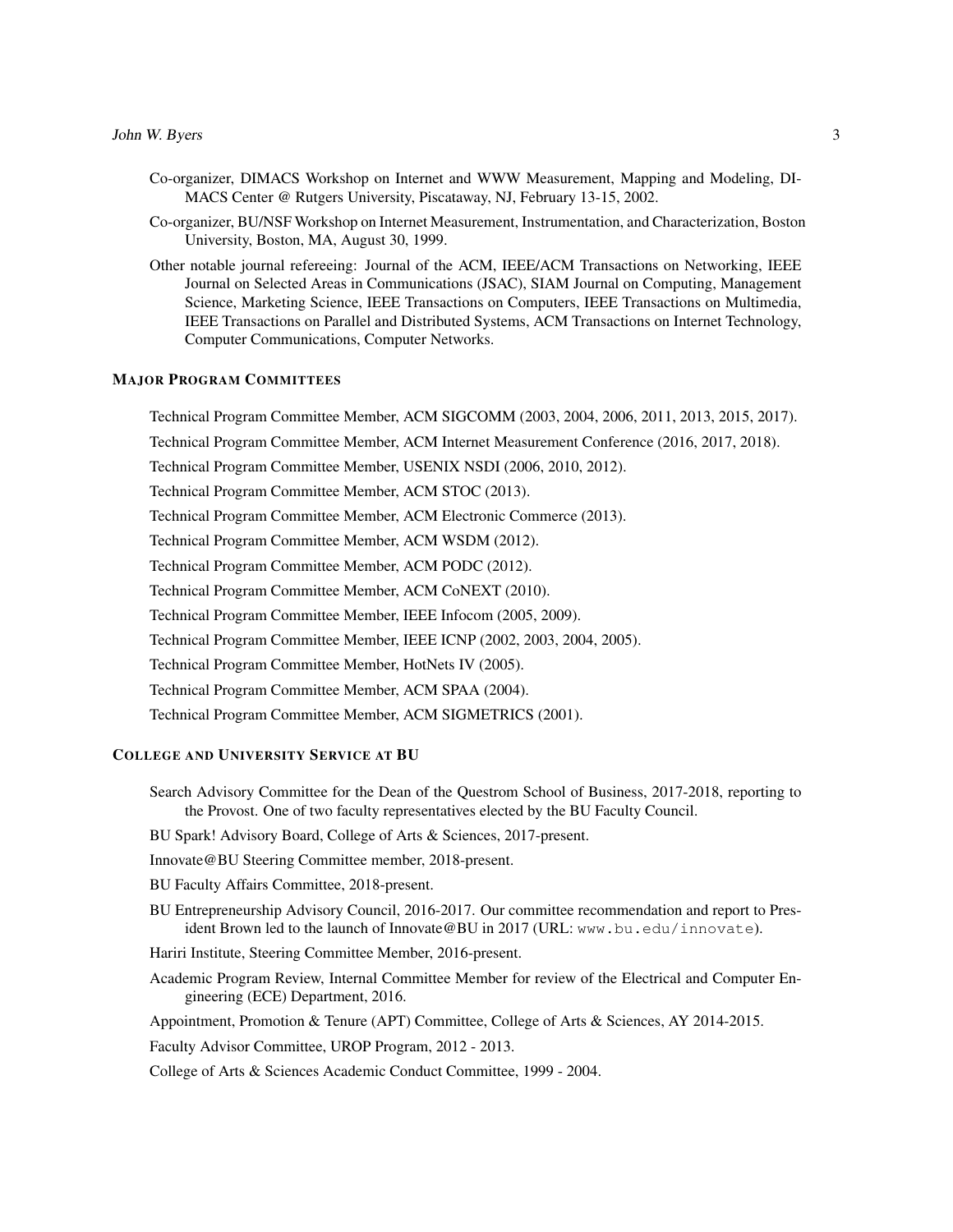John W. Byers 4

# SELECTED DEPARTMENTAL SERVICE FOR CS @ BU

Associate Chair of the Faculty, July 2018 - Sept 2018.

Ph.D. Admissions Committee Chair, AY 2017-2018.

Director of Graduate Studies, 2012 - 2013.

Associate Chair, 2007 - 2009.

Faculty Search Committee Chair, 2001, 2002, 2016.

Faculty Search Committee Member, 2000, 2004, 2005, 2007, 2009, 2017.

Graduate Student Admissions Committee, 2001 - 2004, 2012.

Computer Science Space Committee, 2011-2013.

Computer Science Curriculum Committee, 2000.

Computer Science Department Colloquium Coordinator, 1999 - 2000.

# DOCTORAL STUDENTS ADVISED

Cody Doucette, 5th year Ph.D. student, currently enrolled.

Qiaobin Fu, 5th year Ph.D. student, currently enrolled.

Harshal Chaudhari, 5th year Ph.D. student, currently enrolled. Co-advised by Prof. Evimaria Terzi.

Konstantinos Sotiropoulos, 2nd year Ph.D. student, currently enrolled.

- Michel Machado, Ph.D., May 2014, *"Linux XIA: An Interoperable Meta Network Architecture,"* B.U. Dept. of Computer Science. Current position: Chief Scientist, Digirati and Visiting Researcher, BUCS.
- Chong Wang, Ph.D., December 2012, *"Modeling Content Provider Networks from an Economic Perspective,"* B.U. Dept. of Computer Science. Current position: R&D Engineer, LinkedIn.
- Georgios Zervas, Ph.D., August 2011, *"Data-Driven Analysis of Electronic Commerce Systems,"* B.U. Dept. of Computer Science. Current position: Assistant Professor, Marketing Department, Questrom School of Management, Boston University.
- Gu-In Kwon, Ph.D., December 2004, *"Scalable Architectures for Multicast Content Distribution,"* B.U. Dept. of Computer Science. Current position: Associate Professor, Inha University, South Korea.
- Jeffrey Considine, Ph.D., December 2004, *"Schedule Oblivious Data Management,"* B.U. Dept. of Computer Science. Current position: Chief Scientist, Cogo Labs, Cambridge, MA.
- Khaled A. Harfoush, Ph.D., November 2001, *"A Framework for End-to-End Characterization of Metric-Induced Network Topologies,"* B.U. Dept. of Computer Science. Co-advised by Azer Bestavros. Current position: Associate Professor of Computer Science, North Carolina State University.

## DOCTORAL STUDENTS, EXAMINING COMMITTEE MEMBER

- Davide Proserpio, Ph.D., May 2016, *"The Impact of Digital Information on Industries and Markets,"* B.U. Dept. of Computer Science. Committee chair and research mentor. Current position: Assistant Professor of Marketing, University of Southern California (Marshall).
- Flavio Esposito, Ph.D., May 2013, *"A Policy-Based Architecture for Virtual Network Embedding,"* B.U. Dept. of Computer Science. Second reader.
- Andrej Cvetkovski, Ph.D., May 2013, *"Graph Embeddings for Low-Stretch Greedy Routing,"* B.U. Dept. of Computer Science. Third reader.
- Gonca Gürsun, Ph.D., March 2013, "*Inferring Hidden Features in the Internet*," B.U. Dept. of Computer Science. Third reader.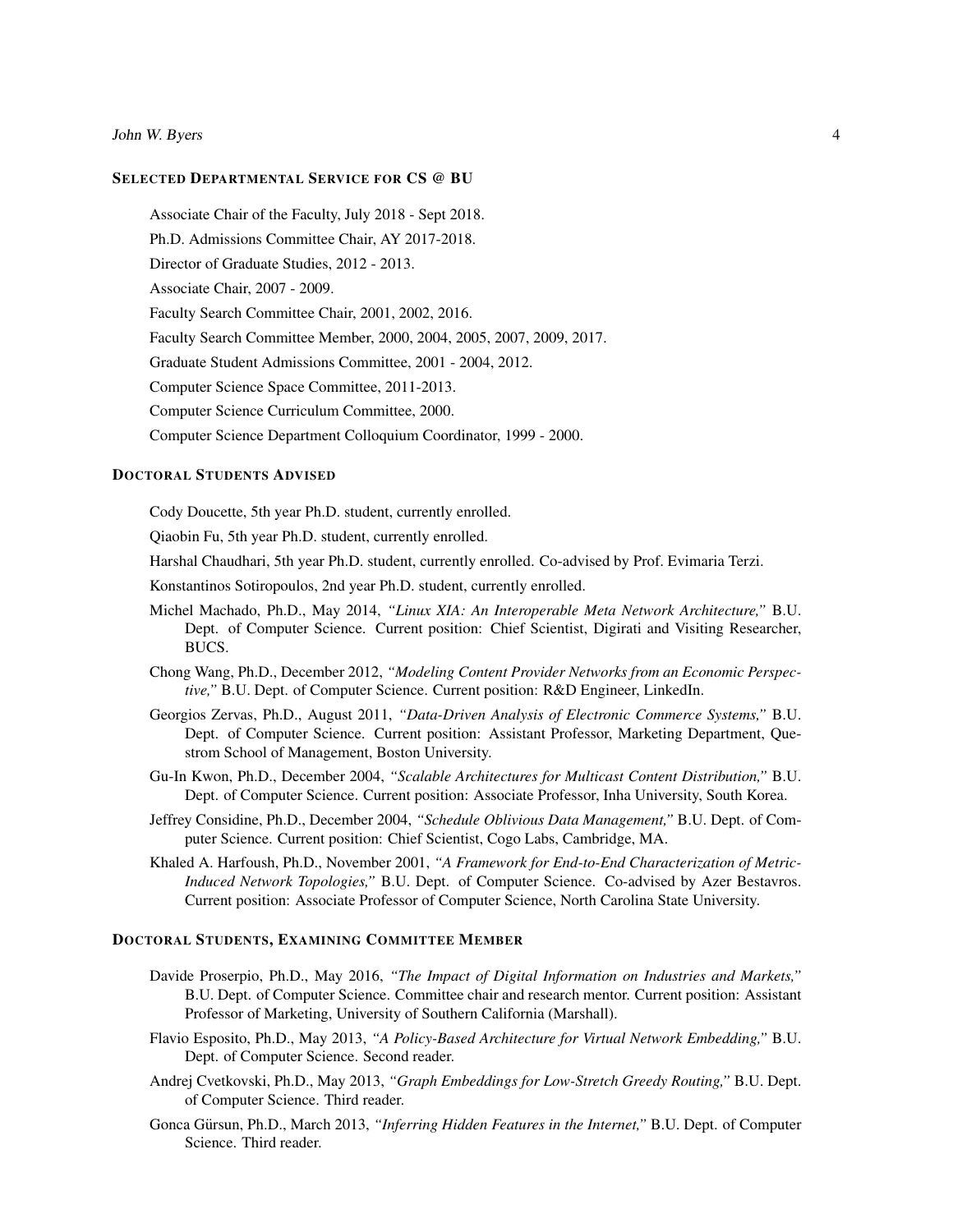- Karim Mattar, Ph.D., December 2010, *"Policy Routing Dynamics: Theory and Applications,"* B.U. Dept. of Computer Science. Committee chair.
- Vijay Erramilli, Ph.D., December 2008, *"Forwarding in Mobile Opportunistic Networks,"* B.U. Dept. of Computer Science. Third reader.
- Georgios Smaragdakis, Ph.D., August 2008, *"Overlay Network Creation and Maintenance with Selfish Users,"* B.U. Dept. of Computer Science. Third reader.
- Hany Morcos, Ph.D., August 2008, *"Service Provisioning in Mobile Networks Through Coordinated Distributed Resource Management,"* B.U. Dept. of Computer Science. Committee chair.
- Scott W. Russell, Ph.D., December 2007, *"Communication and Query Privacy: Intrusion-Resilient Secure Channels and Private Database Queries,"* B.U. Dept. of Computer Science. Committee chair.
- John Rachlin, Ph.D., November 2006, *"Multi-Node Graphs and Their Application to Bioinformatics,"* B.U. Dept. of Computer Science. Committee member.
- Vishal Sood, Ph.D., August 2006, *"Interacting Particle Systems on Graphs,"* B.U. Dept. of Physics. Committee member.
- Anukool Lakhina, Ph.D., May 2006, *"Network-Wide Traffic Analysis: Methods and Applications,"* B.U. Dept. of Computer Science. Second reader.
- Shudong Jin, Ph.D., May 2003, *"Protocol Support for Scalable and Efficient Media Data Streaming,"* B.U. Dept. of Computer Science. Second reader.
- Liang Guo, Ph.D., April 2003, *"Size-Aware Scheduling of TCP Flows,"* B.U. Dept. of Computer Science. Third reader.
- Prithwish Basu, Ph.D., April 2003, *"A Task-Based Approach for Modeling Distributed Applications on Mobile Ad Hoc Networks,"* B.U. Dept. of Electrical and Computer Engineering. Third reader.
- Alberto Medina, Ph.D., March 2003, *"Practical Estimation of Internet Traffic Demands,"* B.U. Dept. of Computer Science. Second reader.
- Jun Liu, Ph.D., August 2002, *"Characterizing Network Elements and Paths Using Packet Loss Behavior,"* B.U. Dept. of Computer Science. Third reader.
- Paul Barford, Ph.D., June 2000, *"Modeling, Measurement and Performance of World Wide Web Transactions,"* B.U. Dept. of Computer Science. Second reader.

# MENTORING OF JUNIOR FACULTY AND INSTRUCTORS

- Formal mentor for Charalampos Tsourakakis, Assistant Professor, B.U. Dept. of Computer Science, 2015-present.
- Teaching mentor for Dora Erdos, Lecturer and Undergraduate Program Director, B.U. Dept. of Computer Science, 2016-present.

# SUPERVISION OF POSTDOCTORAL STUDENTS AND VISITING RESEARCHERS

- Michel Machado, Postdoctoral Researcher, Boston University, 2014-2015. Current position: CTO at Digirati Internet, Rio de Janeiro, Brazil.
- Guido Marchetto, Visiting Researcher, Boston University, 2008-2009. Current position: Associate Professor, Dept. of Control and Computer Engineering, Politecnico di Torino.
- Nikos Laoutaris, Marie Curie Postdoctoral Fellow, Boston University, 2005-2007. Current position: Senior Researcher and co-Founder of the Data Transparency Lab, Telefonica I+D, Barcelona.
- Boulat Bash, Visiting Researcher, Boston University, 2004-2005.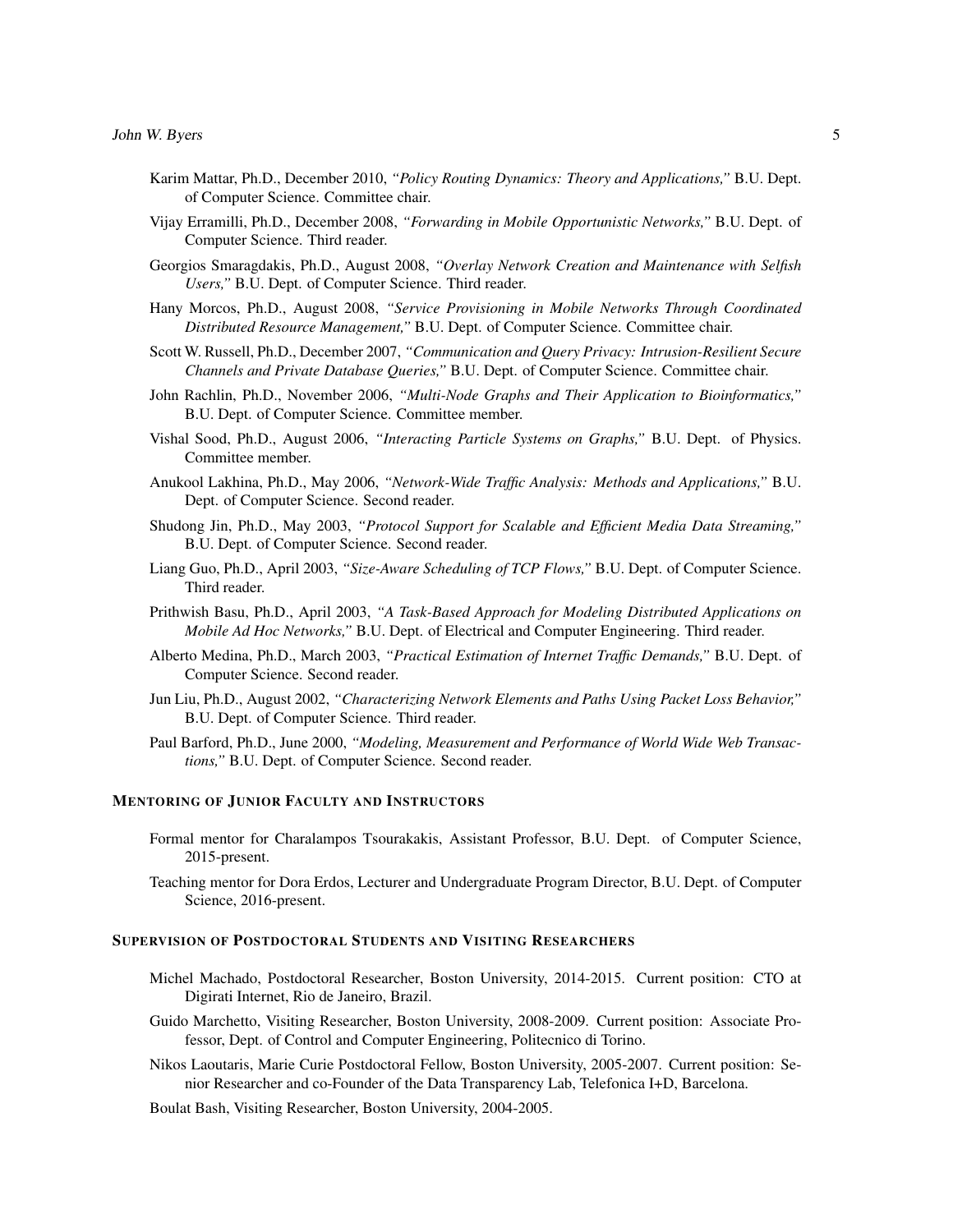#### John W. Byers 6

# SUPERVISION OF MASTERS AND UNDERGRADUATE STUDENTS

Masters: John Peterson, Manish Sharma, Marwan Fayed, Stan Rost, Yuri Vaysman, Dmitriy Zavin, Igor Stubailo, Yazdan Shaghaghi, Min Guo.

Senior Honors Thesis: Ryan Mahon, David Blumstein, Stan Rost.

Undergraduate Research: Cody Doucette, Yvette Tsai, Nam Chu Hoai, Alan Burstein.

# SELECTED INVITED COLLOQUIA

- Institutes: DIMACS, Hariri Institute, Institute for Mathematics and its Applications (IMA), Institute for Pure and Applied Mathematics (IPAM), Korea Development Institute (KDI), Mathematical Sciences Research Institute (MSRI), Radcliffe Institute.
- Industry: AT&T Laboratories, BBN Technologies, Bell Labs (Lucent), Cisco Systems, Intel Research, NEC Research Institute, Nortel Networks, Sprint Labs, Technicolor Research, Telefonica Research.
- Universities: Boston University, Carnegie-Mellon University, Duke University, Harvard University, Tufts University, Universite Pierre et Marie Curie, Laboratoire d'Informatique (LIP6), Unversidad ´ Carlos III de Madrid (UC3M), University of California at Berkeley, University of Maryland, University of Massachusetts at Amherst, University of North Carolina at Chapel Hill, University of Washington, University of Wisconsin, Williams College.

# **PATENTS**

- *Generating High Weight Encoding Symbols Using a Basis*, with A. Haken, M. Luby, G. Horn, D. Hernek, and M. Mitzenmacher. Issued as U.S. Patent 6,411,223, June 25, 2002.
- *On Demand Encoding with a Window*, with M. Luby, G. Horn, J. Persch, A. Haken, and M. Mitzenmacher. Issued as U.S. Patent 6,486,803, November 26, 2002.
- *Multi-output Packet Server with Independent Streams*, with M. Luby, R. Vainish, L. Rasmussen, D. Kushi, S. Simu, A. Perrig, R. Attias, M. Walfish, and D. Hernek. Issued as U.S. Patent 8,185,809, May 22, 2012. Continuation filing issued as U.S. Patent 8,671,673, March 11, 2014.

#### FUNDED GRANTS AND EXTERNAL SUPPORT

- *Collaborative Research: Revisiting Network QoS in the Cloud-based Era*, Principal Investigator at BU with lead PI Fahad Dogar (Tufts). NSF Networking Technology and Systems,  $10/1/18 - 9/31/21$ . Award to BU: \$200,000.
- *Gatekeeper: Distributed Denial-of-Service Defense*, co-PI with Michel Machado, funding from Digirati Inc., 2016-2017. Two unrestricted gifts to BU: \$50,000.
- *FIA-NP: Collaborative Research: Deployment-Driven Evaluation and Evolution of the eXpressive Internet Architecture*, PI at BU, joint with Carnegie-Mellon University (lead PI: Peter Steenkiste), Duke (PI: Bruce Maggs), and U. Wisconsin (PI: Aditya Akella), NSF Special Projects - CISE, 5/1/14 – 10/30/17. Award to BU: \$405,794 of \$6.1M total.
- *Holistic Security for Cloud Computing: Architecture for Modular System and Network Design,*, co-Principal Investigator, one of five NSF EAGER awards to fund our team at BU and MIT led by PI Ran Canetti, 9/1/13 – 2/28/15. Award to BU: \$299,992.
- *Designing Cloud and Big Data Platforms for Data-intensive Scientific Applications*, co-PI, led by PI Orran Krieger at BU, funding from MA Green High-Performance Computing Center, 1/15/13. Award to BU: \$50,000.
- *To Tweet or to Yelp: Understanding and Shaping Online Consumer Feedback*, PI, with co-PI Georgios Zervas, Hariri Institute, Boston University, 1/1/13. Award: \$26,500.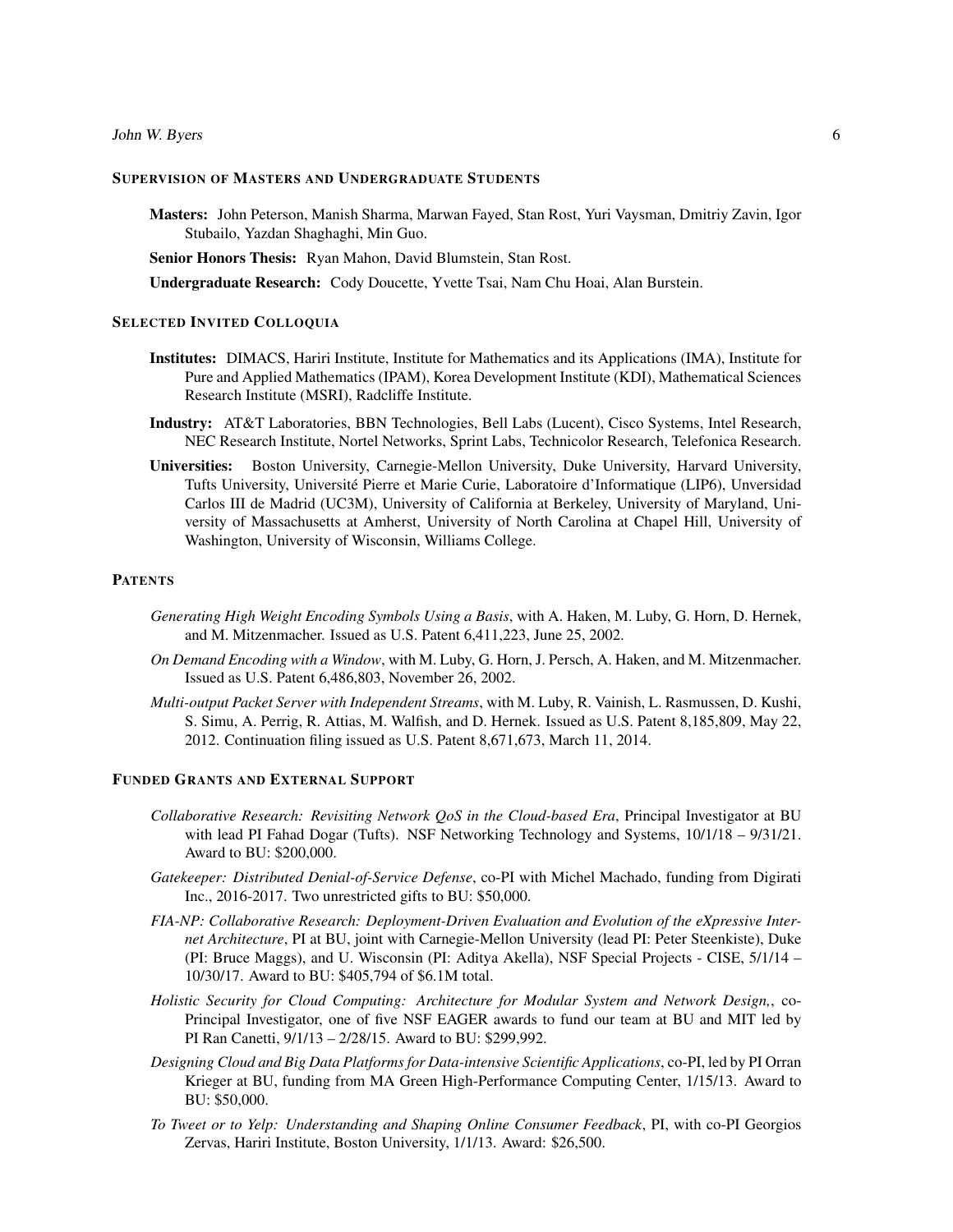- *Accountability and Choice in Online Consumer Feedback*, PI at BU with co-PI Joan Feigenbaum (Yale) and Georgios Zervas, Google Research Award, 8/15/12. Award to BU: \$26,500.
- *FIA: Collaborative Research: A Content and Service Friendly Architecture with Intrinsic Security and Explicit Trust*, PI at BU, joint with Carnegie-Mellon University (lead PI: Peter Steenkiste), and U. Wisconsin (PI: Aditya Akella), NSF Special Projects - CISE, 9/1/10 – 8/31/14. Award to BU: \$476,385 of \$7.1M total.
- *Expressive Resource Specification and Discovery in Configurable Networks*, PI at BU with co-PI Azer Bestavros, NSF Networking Technology and Systems (NeTS), 9/1/05 – 8/31/09. Award to BU: \$395,000.
- *ITR: Internet Flows as First-Class Values: Support for Dynamic, Flexible Internet Services*, Co-PI with PI Azer Bestavros and three co-PIs, NSF Information Technology Research, 1/1/03 – 6/30/07. Award to BU: \$1,665,497.
- *SENSORIUM: Research Infrastructure for Managing Spatio-Temporal Objects in Video Sensor Networks*, Senior Personnel, with eleven co-PIs, NSF Research Infrastructure Award, 8/1/02 – 7/31/07. Award to BU: \$1,247,395.
- Gift from Sprint Advanced Technology Lab to fund BU/CS Networking Research, co-Principal Investigator with M. Crovella, A. Bestavros and I. Matta, 7/1/02. Award to BU: \$80,000.
- *Global Throughput Maximization via Fair Local Resource Allocation*,, Principal U.S. Investigator with lead PI Danny Raz (Technion), U.S. - Israel Binational Science Foundation, 8/1/01 - 7/31/03. Award to Technion: \$44,850.
- *CAREER: Flexible Strategies for Internet Content Distribution*, PI, NSF Faculty Early Career Development Award, 6/1/01 - 5/31/06. Award to BU: \$482,467.
- *Diagnosis and Control of Network Variability at Massively Accessed Servers*, Co-PI with PI Azer Bestavros and co-PI Mark Crovella, NSF Special Projects in Networking Award, 6/1/00 - 5/31/04. Award to BU: \$1,210,768.
- *BU/NSF Workshop on Internet Measurement, Instrumentation and Characterization*, Co-PI with PI Azer Bestavros and co-PI Mark Crovella, NSF Advanced Networking Award, 8/15/99 - 2/15/00. Award to BU: \$11,494.

# **TEACHING**

- Business Analytics for Data-Driven Decision Making, QD602x, Questrom Digital Together with BU faculty Chris Dellarocas and Andrei Lapets, we developed an edX course for the new Questrom Micromasters programs in Digital Leadership and Digital Product Management. QD602x launched in March 2018. The BU Micromasters in Digital Leadership was a finalist for the 2018 edX Prize.
- Electronic Commerce, CS elective. Introduced a new graduate/upper-division elective that takes an interdisciplinary approach to studying the technological foundations of firms facilitating electronic commerce. Students read and discuss papers in computer science, economics and marketing spanning: auction and market design, reputation and recommendation systems, and advertising networks. The capstone is a supervised semester-long, measurement-driven research project.
- Computer Networks, CS 455/655. Redesigned and modernized the senior-level / introductory graduatelevel networking course. Student projects include the design of a reliable, congestion-controlled file transfer protocol over UDP, and implementation of a link-state multicast routing protocol.
- Introduction to Algorithms, CS 330. I teach our undergraduate majors a rigorous version of the required undergraduate Algorithms course, currently following the Kleinberg-Tardos text.
- Algorithmic Aspects of Computer Networking, CS graduate elective. Introduced a new graduate course that considers theoretical advances that have had a significant impact on computer networking in the past five years. Students read and discuss papers on both the theory and practical applications of topics such as Bloom filters, consistent hashing, information dispersal, and spectral methods.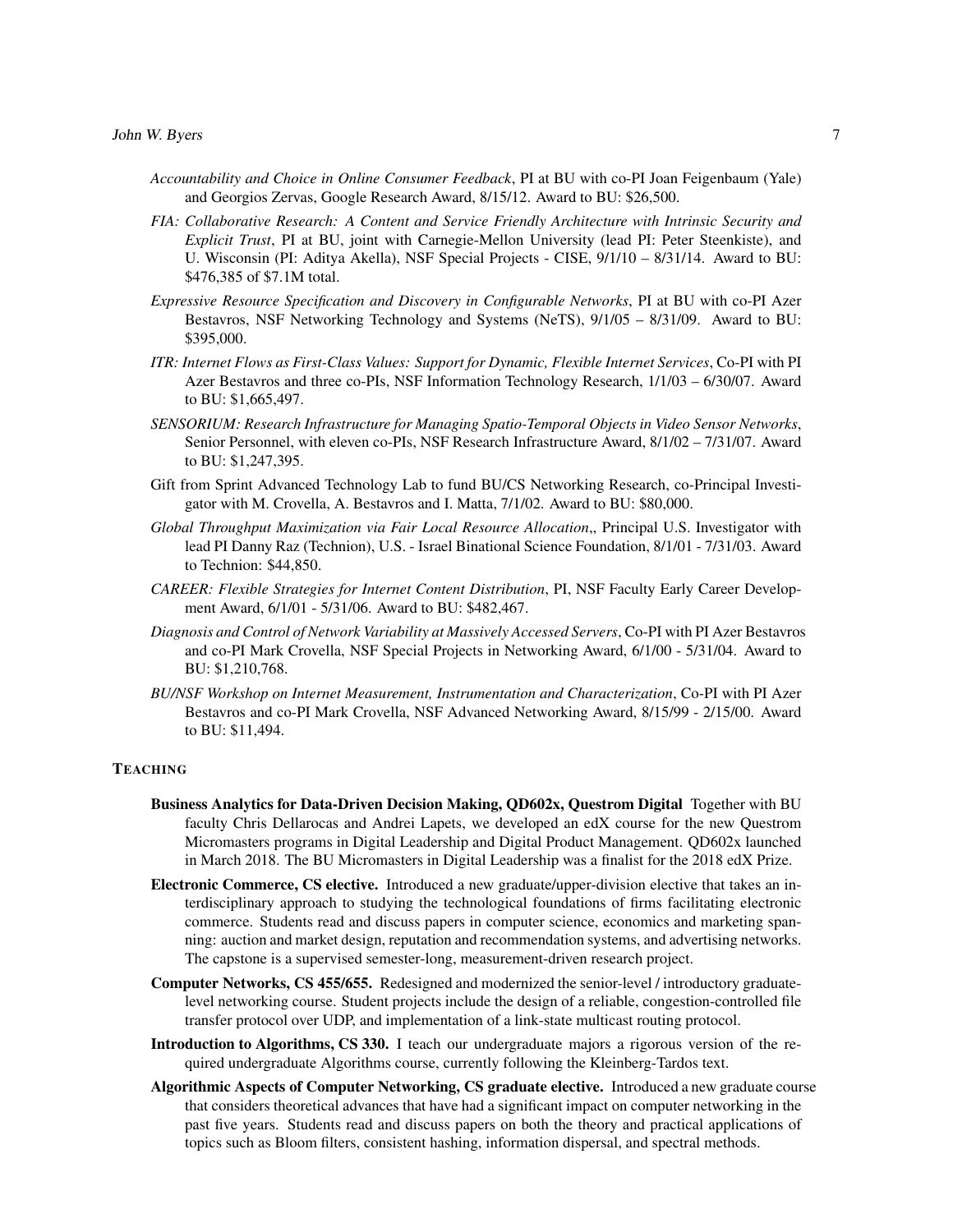- Combinatoric Structures, CS 131. Updated the introductory course in discrete mathematics for our undergraduate majors. Standard topics include: logic, proof techniques, mathematical induction, recurrences, counting, combinatorics, and some basic probability.
- Introduction to Computer Science II (Data Structures), CS 112. Updated the second semester of our introductory sequence for majors, covering the material in an introductory data structures course: linear data structures, sorting, searching, trees, and basic graph algorithms.
- A Critical Look at Network Protocols, CS graduate elective. Introduced a new graduate course that surveys fifty classic papers across computer networking and prepares Ph.D. students both to conduct research in networking and to write their doctoral written exam. Semester-long student projects in both this course and my other electives have ultimately led to a number of student publications.
- Software Job Skills at Hewlett-Packard. At H-P Palo Alto, I taught a retraining program in Computer Science to bright and motivated engineers with minimal prior software experience. The full-time, 17-week curriculum started with the C programming language and data structures in an intensive eight weeks, followed by samplers on assembly language, operating systems, networking, software engineering, and web programming, and culminating in a two-week software engineering capstone.

## REFEREED JOURNAL PUBLICATIONS

- 1. G. Zervas, D. Proserpio, and J. W. Byers, "The Rise of the Sharing Economy: Estimating the Impact of Airbnb on the Hotel Industry," *Journal of Marketing Research (JMR)*, 54 (5), pp. 687-705, October 2017. [Finalist for the 2018 AMA Paul E. Green Award.]
- 2. D. Naylor, M. Mukerjee, P. Agyapon, R. Grandl, R. Kang, M. Machado, S. Brown, C. Doucette, H.-C. Hsiao, D. Han, T. Kim, H. Lim, C. Ovon, D. Zhou, S. Lee, Y.-H. Lin, C. Stuart, D. Barrett, A. Akella, D. Anderson, J. W. Byers, L. Dabbish, M. Kaminsky, S. Kiesler, J. Peha, A. Perrig, S. Seshan, M. Sirbu, and P. Steenkiste, "XIA: Architecting a More Trustworthy and Evolvable Internet," *ACM SIGCOMM Computer Communication Review (CCR)*, 44(3), pp. 50-57, July 2014.
- 3. G. Smaragdakis, N. Laoutaris, V. Lekakis, A. Bestavros, J. W. Byers, and M. Roussopoulos. "Selfish Overlay Network Creation and Maintenance," *IEEE/ACM Transactions on Networking*, 19(6), pp. 1624-37, December 2011.
- 4. G. Smaragdakis, N. Laoutaris, P. Michiardi, A. Bestavros, J. W. Byers and M.Roussopoulos. "Distributed Network Formation for n-way Broadcast Applications," *IEEE Transactions on Parallel and Distributed Systems*, 21(10), pp. 1427-41, October 2010.
- 5. J. Considine, M. Hadjieleftheriou, F. Li, J. W. Byers and G. Kollios, "Robust Approximate Aggregation in Sensor Data Management Systems," *ACM Transactions on Database Systems*, 34(1), pp. 1-35, April 2009.
- 6. K. Harfoush, A. Bestavros and J. W. Byers, "Measuring Capacity Bandwidth of Targeted Path Segments," *IEEE/ACM Transactions on Networking*, 17(1), pp. 80-92, February 2009.
- 7. J. W. Byers, G.-I. Kwon, M. Luby and M. Mitzenmacher, "Fine-Grained Layered Multicast using STAIR," *IEEE/ACM Transactions on Networking*, 14(1), pp. 81-93, March 2006.
- 8. J. W. Byers, J. Considine, G. Itkis, M. C. Cheng and A. Yeung, "Securing Bulk Content Almost for Free," *Computer Communications*, 29(3), Special Issue on Internet Security, pp. 280-290, February 2006.
- 9. A. Bestavros, J. W. Byers, and K. Harfoush, "Inference and Labeling of Metric-Induced Network Topologies," *IEEE Transactions on Parallel and Distributed Systems*, 16(11), pp. 1053-1065, November 2005.
- 10. J. W. Byers, J. Considine, M. Mitzenmacher, and S. Rost, "Informed Content Delivery Across Adaptive Overlay Networks," *IEEE/ACM Transactions on Networking*, 12(5), pp. 767-780, October 2004.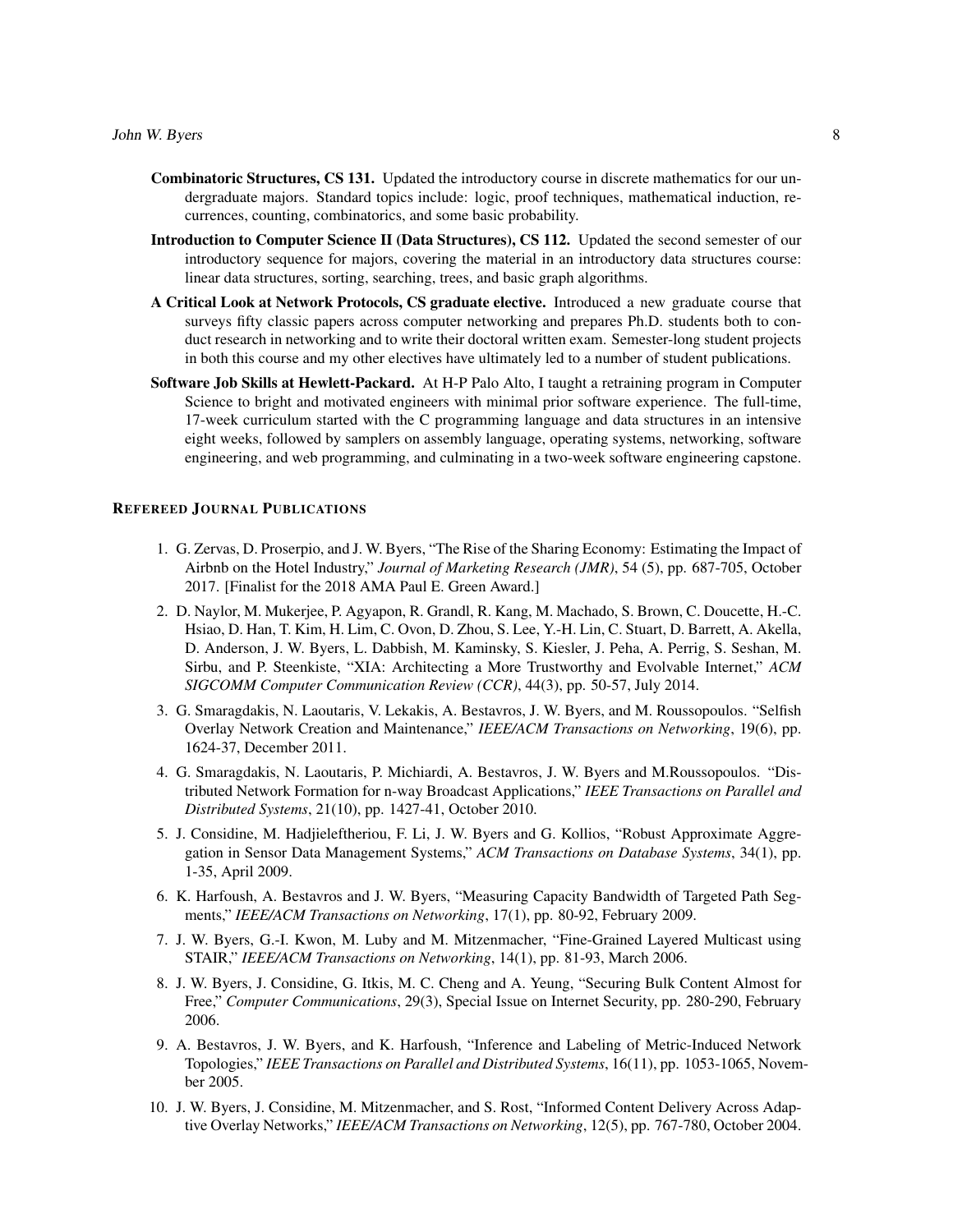- 11. G.-I. Kwon and J. W. Byers, "Leveraging Single Rate Schemes in Multiple Rate Multicast Congestion Control Design," *IEEE Journal on Selected Areas in Communications, Special Issue on Design, Implementation and Analysis of Communication Protocols*, 22(10), pp. 1975-1986, December 2004.
- 12. Y. Bartal, J. W. Byers and D. Raz, "Fast, Distributed Approximation Algorithms for Positive Linear Programming with Applications to Flow Control," *SIAM Journal on Computing*, 33(6), pp. 1261 - 1279, August 2004.
- 13. A. Lakhina, J. W. Byers, M. Crovella, and I. Matta, "On the Geographical Location of Internet Resources," *IEEE Journal on Selected Areas in Communications, Special Issue on Internet and WWW Measurement, Mapping and Modeling*, 21(6), pp. 934-948, August 2003.
- 14. M. Fayed, P. Krapivsky, J. W. Byers, M. Crovella, D. Finkel, and S. Redner, "On the Emergence of Highly Variable Distributions in the Autonomous System Topology," *ACM SIGCOMM Computer Communication Review (CCR),* 33(2), pp. 41-50, April 2003.
- 15. J. W. Byers, M. Luby and M. Mitzenmacher, "A Digital Fountain Approach to Asynchronous Reliable Multicast," *IEEE Journal on Selected Areas in Communications, Special Issue on Network Support for Multicast Communications*, 20(8), pp. 1528-1540, October 2002.
- 16. J. W. Byers, G. Horn, M. Luby, M. Mitzenmacher and W. Shaver, "FLID-DL: Congestion Control for Layered Multicast," *IEEE Journal on Selected Areas in Communications, Special Issue on Network Support for Multicast Communications*, 20(8), pp. 1558-1570, October 2002.
- 17. S. Rost, J. W. Byers and A. Bestavros, "The Cyclone Server Architecture: Streamlining Delivery of Popular Content," *Computer Communications*, 25(4), pp. 403-412, March 2002.
- 18. M. Adler, J. W. Byers and R. M. Karp, "Parallel Sorting with Limited Bandwidth," *SIAM Journal on Computing* 29(6), pp. 1997-2015, June 2000.
- 19. A. Medina, I. Matta and J. W. Byers, "On the Origin of Power Laws in Internet Topologies," *ACM SIGCOMM Computer Communication Review (CCR)*, 30(2), pp. 18-28, April 2000.

## PEER-REVIEWED CONFERENCE PUBLICATIONS (TOP TIER)

- 20. H. Chaudhari, J. W. Byers, E. Terzi, "Putting Data in the Driver's Seat: Optimizing Earnings for On-Demand Ride-Hailing," in *Proc. of the 11th ACM International Conference on Web Search and Data Mining (WSDM)*, Los Angeles, CA, February 2018.
- 21. G. Zervas, D. Proserpio, and J. W. Byers, "The Impact of the Sharing Economy on the Hotel Industry: Evidence from Airbnb's Entry in Texas," Presented at the *16th ACM Conference on Economics and Computation (EC '15)*, Portland, OR, June 2015.
- 22. M. Machado, C. Doucette and J. W. Byers, "Linux XIA: An Interoperable Meta Network Architecture to Crowdsource the Future Internet," In *Proc. of the 11th ACM/IEEE Symp. on Architectures for Networking and Communications Systems (ANCS '15)*, May 2015, Oakland CA.
- 23. B. Golshan, J. W. Byers and E. Terzi, "What Do Row and Column Marginals Reveal About Your Dataset?" In *Proc. of 27th Neural Information Processing Systems Conference (NIPS '13)*, Lake Tahoe, NV, December 2013.
- 24. J. W. Byers, M. Mitzenmacher and G. Zervas, "The Groupon Effect on Yelp Ratings: A Root Cause Analysis," in *Proc. of the 13th ACM Conference on Electronic Commerce (EC '12)*, Valencia, Spain, June 2012.
- 25. D. Han, A. Anand, F. Dogar, B. Li, H. Lim, M. Machado, A. Mukundan, W. Wu, A. Akella, D. Andersen, J. W. Byers, S. Seshan and P. Steenkiste, "XIA: Efficient Support for Evolvable Internetworking," in *Proc. of 9th USENIX Symposium on Networked Systems Design and Implementation (NSDI)*, San Jose, CA, April 2012.
- 26. J. W. Byers, M. Mitzenmacher and G. Zervas, "Daily Deals: Prediction, Social Diffusion, and Reputational Ramifications," in *Proc. of the Fifth ACM International Conference on Web Search and Data Mining (WSDM)*, Seattle, WA, February 2012.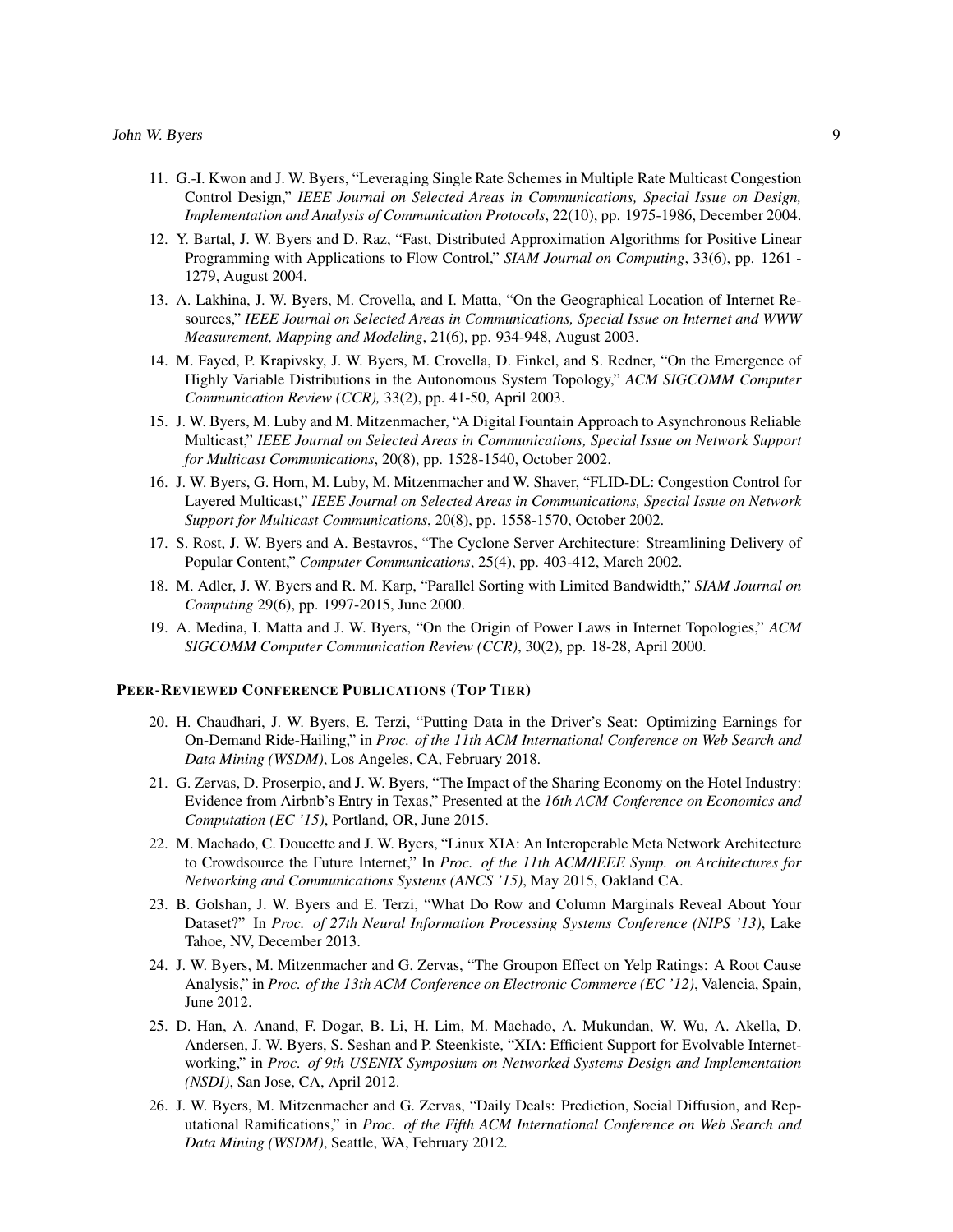- 27. A. Anand, F. Dogar, D. Han, B. Li, H. Lim, M. Machado, W. Wu, A. Akella, D. Andersen, J. W. Byers, S. Seshan and P. Steenkiste, "XIA: An Architecture for an Evolvable and Trustworthy Internet," in *Proc. of ACM HotNets X*, Cambridge, MA, November 2011.
- 28. J. W. Byers, M. Mitzenmacher and G. Zervas, "Information Asymmetries in Pay-Per-Bid Auctions," in *Proc. of 11th ACM Conf. on Electronic Commerce (EC '10)*, Cambridge MA, June 2010.
- 29. J. W. Byers, M. Mitzenmacher and G. Zervas, "Adaptive Weighing Designs for Keyword Value Computation," in *Proc. of the Third ACM International Conference on Web Search and Data Mining (WSDM)*, New York, February 2010.
- 30. G. Smaragdakis, V. Lekakis, N. Laoutaris, A. Bestavros, J. W. Byers, and M. Roussopoulos, "EGO-IST: Overlay Routing using Selfish Neighbor Selection," in *Proceedings of ACM CoNEXT 2008*, Madrid, December 2008.
- 31. G. Smaragdakis, N. Laoutaris, P. Michiardi, A. Bestavros, J. W. Byers, and M. Roussopoulos, "Swarming on Optimized Graphs for n-way Broadcast," in *Proceedings of IEEE Infocom 2008, the 27th Annual Joint Conference of the IEEE Computer and Communication Societies*, Phoenix, May 2008.
- 32. N. Laoutaris, G. Smaragdakis, A. Bestavros, and J. W. Byers, "Implications of Selfish Neighbor Selection in Overlay Networks," in *Proceedings of IEEE Infocom 2007, the 26th Annual Joint Conference of the IEEE Computer and Communication Societies*, Anchorage, May 2007.
- 33. J. W. Byers, J. Considine and M. Mitzenmacher, "Geometric Generalizations of the Power of Two Choices," in *Proceedings of ACM Symposium on Parallel Algorithms and Architectures (SPAA)*, Barcelona, Spain, pp. 54-63, June 2004.
- 34. J. Considine, F. Li, G. Kollios and J. W. Byers, "Approximate Aggregation Techniques for Sensor Databases," in *Proceedings of the 20th IEEE Int'l Conference on Data Engineering (ICDE '04)*, Boston, MA, pp. 449-460. April 2004. [Winner of the IEEE ICDE Best Paper Award in 2004 and the IEEE ICDE Influential Paper Award in 2014.]
- 35. G.-I. Kwon and J. W. Byers, "ROMA: Reliable Overlay Multicast with Loosely Coupled TCP Connections," in *Proceedings of IEEE Infocom 2004, the 23rd Annual Joint Conference of the IEEE Computer and Communication Societies*, Hong Kong, March 2004.
- 36. K. Harfoush, A. Bestavros and J. W. Byers, "Measuring Bottleneck Bandwidth of Targeted Path Segments," in *Proceedings of IEEE Infocom 2003, the 22nd Annual Joint Conference of the IEEE Computer and Communication Societies*, San Francisco, CA, April 2003.
- 37. G.-I. Kwon and J. W. Byers, "Smooth Multirate Multicast Congestion Control," in *Proceedings of IEEE Infocom 2003, the 22nd Annual Joint Conference of the IEEE Computer and Communication Societies*, San Francisco, CA, April 2003.
- 38. A. Lakhina, J. W. Byers, M. Crovella and P. Xie, "Sampling Biases in IP Topology Measurements," in *Proceedings of IEEE Infocom 2003, the 22nd Annual Joint Conference of the IEEE Computer and Communication Societies*, San Francisco, CA, April 2003.
- 39. J. W. Byers, J. Considine, M. Mitzenmacher, and S. Rost, "Informed Content Delivery Across Adaptive Overlay Networks," in *Proceedings of ACM SIGCOMM 2002*, Pittsburgh, PA, pp. 47-60, August 2002.
- 40. A. Bestavros, J. W. Byers, and K. Harfoush, "Inference and Labeling of Metric-Induced Network Topologies," in *Proceedings of IEEE Infocom '02, the 21st Annual Joint Conference of the IEEE Computer and Communication Societies*, New York, NY, June 2002.
- 41. J. W. Byers, M. Luby and M. Mitzenmacher, "Fine-Grained Layered Multicast," in *Proceedings of IEEE Infocom '01, the 20th Annual Joint Conference of the IEEE Computer and Communication Societies*, Anchorage, AK, pp. 1143-1151, April 2001.
- 42. K. Harfoush, A. Bestavros and J. W. Byers, "Robust Identification of Shared Losses Using End-to-End Unicast Probes," in *Proceedings of the 8th IEEE International Conference on Network Protocols (ICNP)*, Osaka, Japan, pp. 22-33, November 2000.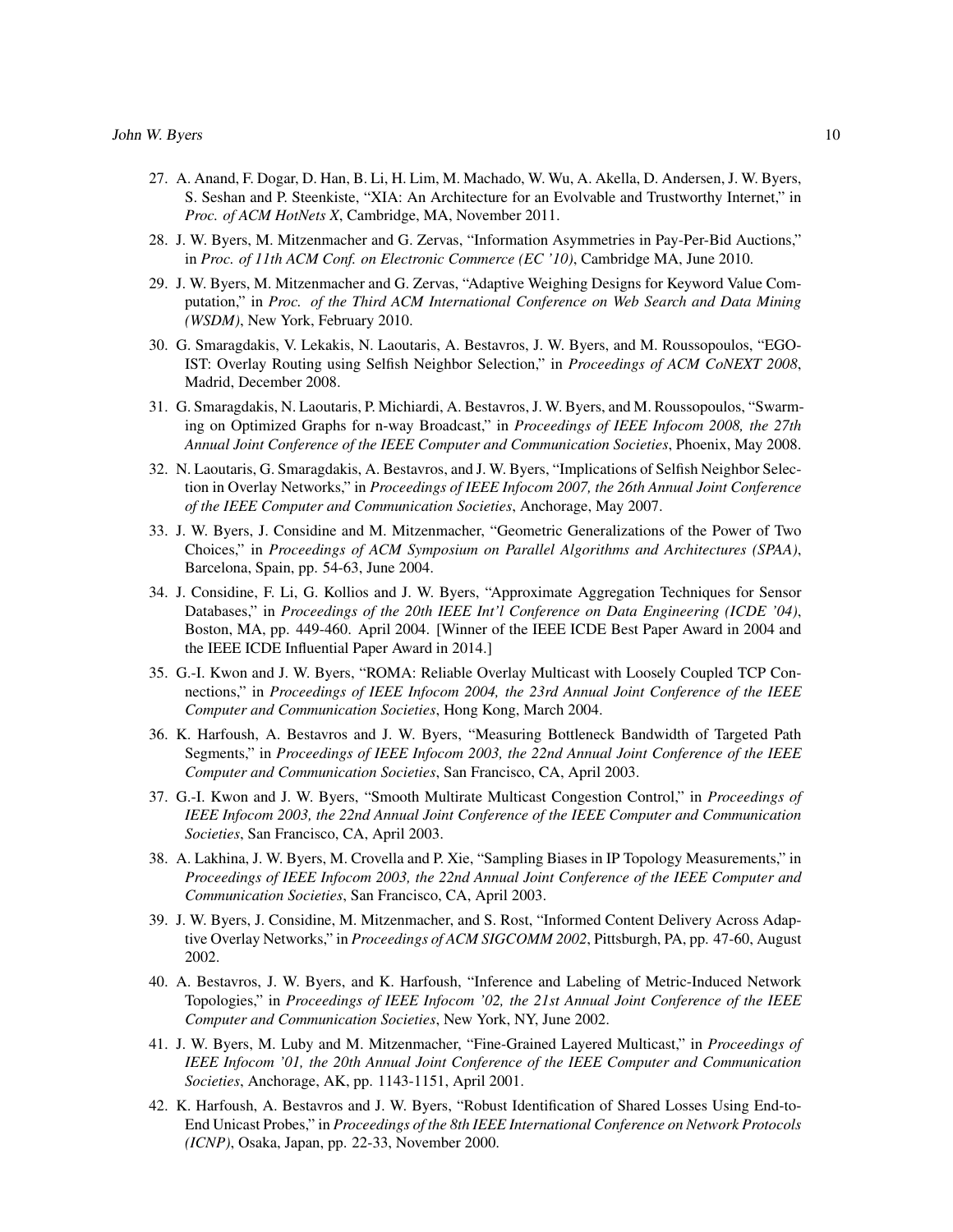- 43. J. W. Byers, M. Luby and M. Mitzenmacher, "Accessing Multiple Mirror Sites in Parallel: Using Tornado Codes to Speed Up Downloads," in *Proceedings of IEEE Infocom '99, the 18th Annual Joint Conference of the IEEE Computer and Communication Societies,* New York, NY, pp. 275- 284, March 1999.
- 44. J. W. Byers, M. Luby, M. Mitzenmacher and A. Rege, "A Digital Fountain Approach to Reliable Distribution of Bulk Data," in *Proceedings of ACM SIGCOMM 1998,* Vancouver, Canada, pp. 56- 67, September 1998. [Received the ACM SIGCOMM Test of Time Award in 2009.]
- 45. Y. Bartal, J. W. Byers and D. Raz. "Global Optimization Using Local Information with Applications to Flow Control," in *Proceedings of the 38th IEEE Symposium on Mathematical Foundations of Computer Science (FOCS),* Miami Beach, FL, pp. 303-12, October 1997.
- 46. M. Adler, J. W. Byers and R. M. Karp, "Parallel Sorting with Limited Bandwidth," in *Proceedings of the 7th ACM Symposium on Parallel Algorithms and Architectures (SPAA),* Santa Barbara, CA, pp. 129-36, July 1995.
- 47. M. Adler and J. W. Byers, " $AT^2$  Bounds for a Class of VLSI Problems and String Matching," in *Proceedings of the 6th ACM Symposium on Parallel Algorithms and Architectures (SPAA),* Cape May, NJ, pp. 140-6, June 1994.

#### PEER-REVIEWED WORKSHOP PAPERS

- 48. H. Chaudhari and J. W. Byers, "Impacts of Free App Promotion: A Case Study of the Amazon Appstore," Presented at the Workshop on Two-sided Marketplace Optimization (TSMO), co-located with WSDM 2018, Santa Monica CA, February 2018.
- 49. J. W. Byers, D. Proserpio and G. Zervas, "The Rise of the Sharing Economy: Estimating the Impact of Airbnb on the Hotel Industry," Presented at the *Workshop on Information Systems and Economics (WISE)*, Milan, Dec 2013.
- 50. J. W. Byers, F. Esposito, D. Proserpio and G. Zervas, "The Hyper-local Economic Impact of Airbnb," in *Proc. of Ninth Symposium on Statistical Challenges in eCommerce Research (SCECR '13)*, Lisbon, Portugal, June 2013.
- 51. J. W. Byers, B. Heeringa, M. Mitzenmacher and G. Zervas, "Heapable Sequences and Subsequences," in *Proc. of the Eighth SIAM Workshop on Analytic Algorithmics and Combinatorics (ANALCO)*, San Francisco, CA, January 2011.
- 52. B. Bash, J. W. Byers and J. Considine, "Approximately Uniform Random Sampling in Sensor Networks," in *Proceedings of the 1st Workshop on Data Management in Sensor Networks (DMSN '04)*, Toronto, Canada, August 2004.
- 53. J. Considine, J. W. Byers and K. Mayer-Patel, "A Constraint Satisfaction Approach to Testbed Embedding Services," in *Proceedings of HotNets-II*, Cambridge, MA, November 2003. Published in *ACM SIGCOMM Computer Communications Review (CCR)* 34(1), pp. 137-142, January 2004.
- 54. J. W. Byers, J. Considine, and M. Mitzenmacher, "Simple Load Balancing for Distributed Hash Tables," in *Proceedings of 2nd Int'l Workshop on Peer-to-Peer Systems (IPTPS '03)*, Berkeley, CA, pp. 31-35, February 2003.
- 55. A. Lakhina, J. W. Byers, M. Crovella, and I. Matta, "On the Geographical Location of Internet Resources," in *Proceedings of the SIGCOMM Internet Measurement Workshop (IMW '02),* Marseilles, France, pp. 249-250, November 2002.
- 56. M. Sharma and J. W. Byers, "How Well Does File Size Predict Wide-Area Transfer Time?" in *Proceedings of IEEE Global Internet Symposium '02*, Taipei, Taiwan, November 2002.
- 57. K. Harfoush, A. Bestavros, and J. W. Byers, "Periscope: An Active Measurement API," in *Proceedings of the Passive and Active Measurement Workshop (PAM 2002),* Fort Collins, CO, March 2002.